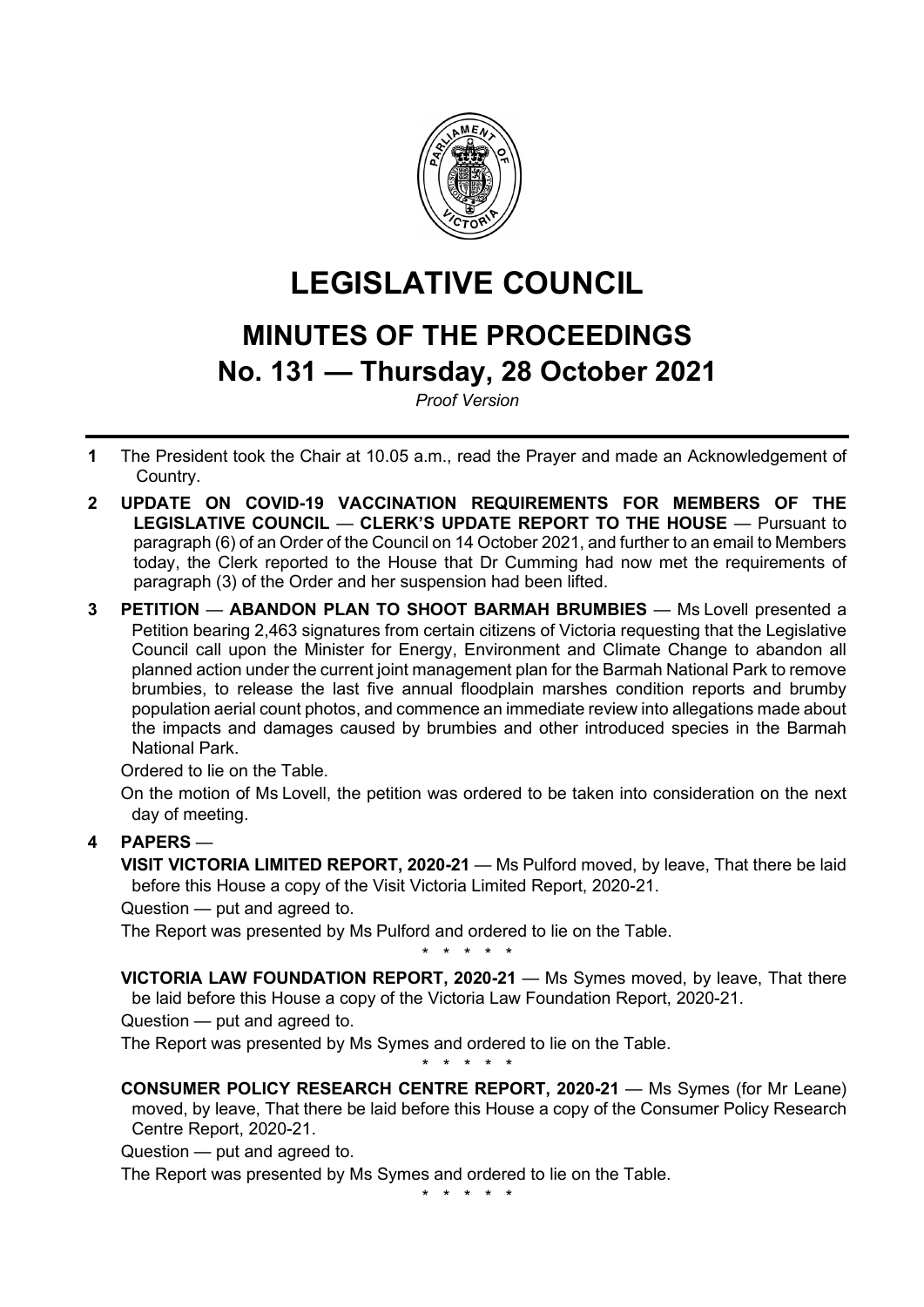**PAPERS PURSUANT TO STATUTE** — The following Papers, pursuant to the directions of several Acts of Parliament, were laid on the Table by the Clerk:

Accident Compensation Conciliation Service (ACCS) — Report, 2020-21.

Adult Parole Board of Victoria — Report, 2020-21.

Adult, Community and Further Education Board — Report, 2020-21.

Advancing the Treaty Process with Aboriginal Victorians Act 2018 — under section 43 of the Act —

Advancing the Victorian Treaty Process — Report, 2020-21.

First Peoples' Assembly of Victoria — Report, 2021.

Agriculture Victoria Services Pty Ltd — Report, 2020-21.

Alfred Health — Report, 2020-21.

Ambulance Victoria — Report, 2020-21.

AMES Australia — Report, 2020-21.

Architects Registration Board of Victoria — Minister's report of receipt of the 2020-21 report. Austin Health — Report, 2020-21.

Australian Centre for the Moving Image (ACMI) — Report, 2020-21.

Australian Grand Prix Corporation — Report, 2020-21.

Bairnsdale Regional Health Service — Report, 2020-21.

Ballarat General Cemeteries Trust — Report, 2020-21.

Barwon Region Water Corporation — Report, 2020-21.

Beaufort and Skipton Health Service — Report, 2020-21.

Bendigo Health — Report, 2020-21.

Calvary Health Care Bethlehem Limited — Report, 2020-21.

Cenitex — Report, 2020-21.

Central Gippsland Region Water Corporation — Report, 2020-21.

Central Highlands Region Water Corporation — Report, 2020-21.

City West Water Corporation — Report, 2020-21.

Climate Change Act 2017 — Victorian Greenhouse Gas Emissions Report 2019, under section 52 of the Act.

Coliban Region Water Corporation — Report, 2020-21.

Commercial Passenger Vehicles Commission — Report, 2020-21.

Commission for Children and Young People — Report, 2020-21 *(Ordered to be published)*. Confiscation Act 1997 —

- Asset Confiscation Operations Report, 2020-21.
- Report, 2019-20 by the Chief Commissioner of Victoria Police, under section 139A of the Act.

Consumer Affairs Victoria — Report, 2020-21 *(Ordered to be published)*.

Corangamite Catchment Management Authority — Report, 2020-21.

Coroners Court of Victoria — Report, 2020-21.

Coronial Council of Victoria — Report, 2020-21.

Criminal Organisations Control Act 2012 — Report, 2020-21 by Victoria Police, under section 133 of the Act.

Dairy Food Safety Victoria — Report, 2020-21.

Dental Health Services Victoria — Report, 2020-21.

Development Victoria — Report, 2020-21.

Disability Services Commissioner — Report, 2020-21.

Docklands Studios Melbourne Pty Ltd — Report, 2020-21.

Duties Act 2000 — Treasurer's Report of Corporate Reconstruction and Consolidation Concessions and Exemptions for 2020-21, under section 250B(4) of the Act.

East Gippsland Catchment Management Authority — Report, 2020-21.

East Gippsland Region Water Corporation — Report, 2020-21.

Eastern Health — Report, 2020-21.

Echuca Regional Health — Report, 2020-21.

Edenhope and District Memorial Hospital — Report, 2020-21.

Education and Training Department — Report, 2020-21.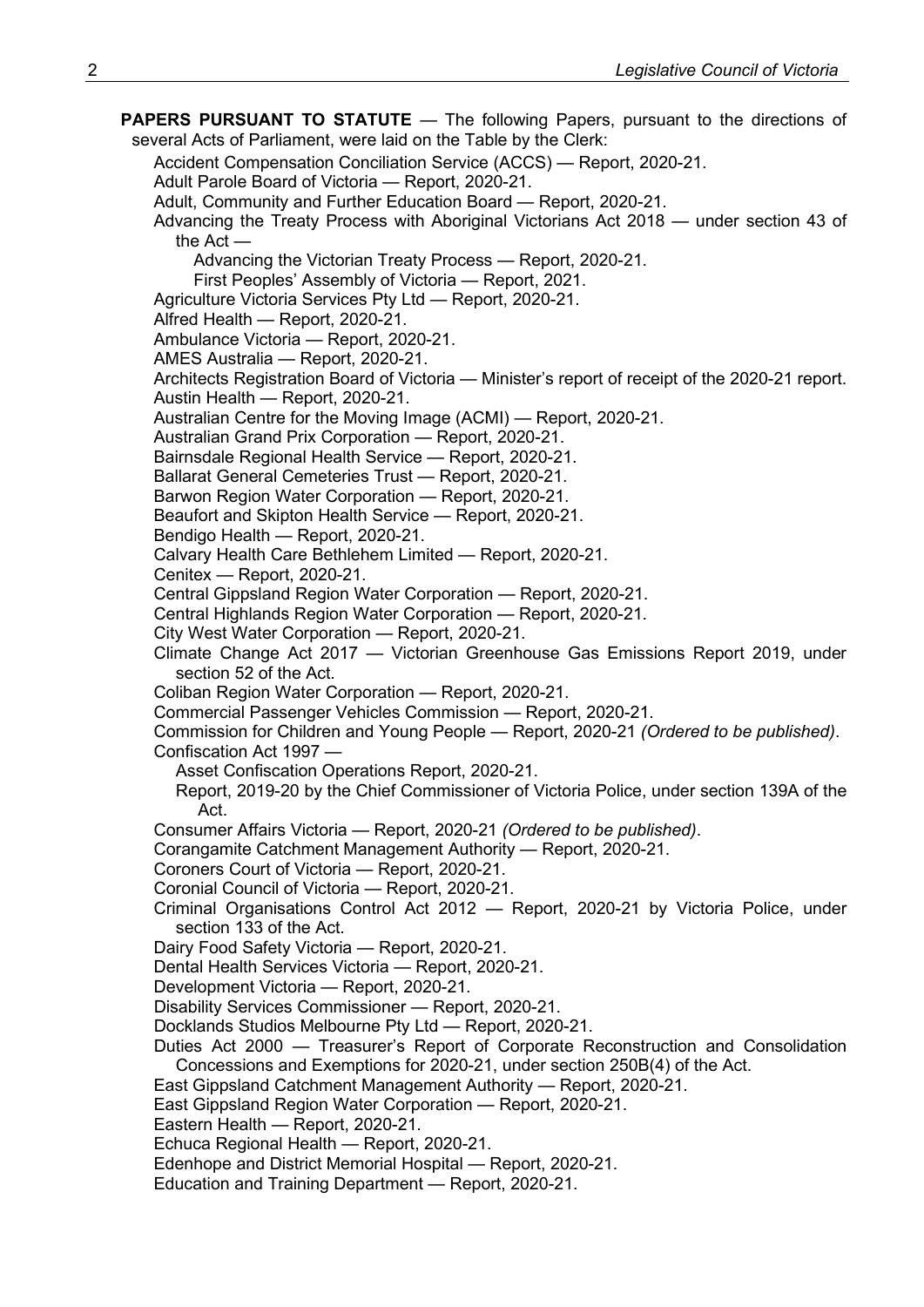- Electoral Boundaries Commission Report on the Redivision of Victorian Electoral Boundaries 2020-2021, October 2021.
- Emergency Services Superannuation Scheme (ESSSuper) Report, 2020-21.
- Emergency Services Telecommunications Authority (ESTA) Report, 2020-21.
- Energy Safe Victoria Report, 2020-21.
- Environment, Land, Water and Planning Department Report, 2020-21.
- Evidence (Miscellaneous Provisions) Act 1958 Report, 2020-21 by Victoria Police, under section 42BI of the Act.
- Families, Fairness and Housing Department Report, 2020-21.
- Fed Square Pty Ltd Report, 2020-21.
- Film Victoria Report, 2020-21.
- Financial Management Act 1994
	- Explanation from the Assistant Treasurer under section 46(3)(a) of the Act, for the delay of the Essential Services Commission Report, 2020-21.
	- Explanation from the Minister for Consumer Affairs, Gaming and Liquor Regulation under section 46(3)(a) of the Act, for the delay of the 2020-21 Reports of the —
		- Recreational Fishing Licencing Trust Account (RFLTA).
		- Victorian Commission for Gambling and Liquor Regulation (VCGLR).
		- Victorian Responsible Gambling Foundation (VRGF).
	- Explanation from the Minister for Energy, Environment and Climate Change under section  $46(3)(a)$  and (b) of the Act, for the delay of the 2020-21 Reports of the  $-$ 
		- Alpine Resorts Coordinating Council.
		- Barwon South West Waste and Resource Recovery Group.
		- Caulfield Racecourse Reserve Trust.
		- Commissioner for Environmental Sustainability.
		- Dhelkunya Dja Land Management Board.
		- Environment Protection Authority (EPA).
		- Gippsland Waste and Resource Recovery Group.
		- Goulburn Valley Waste and Resource Recovery Group.
		- Grampians Central West Waste and Resource Recovery Group.
		- Great Ocean Road Coast and Parks Authority.
		- Gunaikurnai Traditional Owner Land Management Board.
		- Loddon Mallee Waste and Resource Recovery Group.
		- Metropolitan Waste and Resource Recovery Group.
		- North East Waste and Resource Recovery Group.
		- Royal Botanic Gardens Board.
		- Sustainability Victoria.
		- Trust for Nature.
		- Yorta Yorta Traditional Owner Land Management Board.
	- Explanation from the Minister for Health under section 46(3)(a) of the Act, for the delay of the 2020-21 Reports of the —

Albury Wodonga. Alexandra District Hospital. Alpine Health. Ballarat Health Services. Barwon Health. Bass Coast Health. Beechworth Health Service. Beechworth Health. Benalla Health. Boort District Health. Casterton Memorial Hospital. Castlemaine Health. Central Gippsland Health Service. Central Highlands Rural Health. Cohuna District Hospital.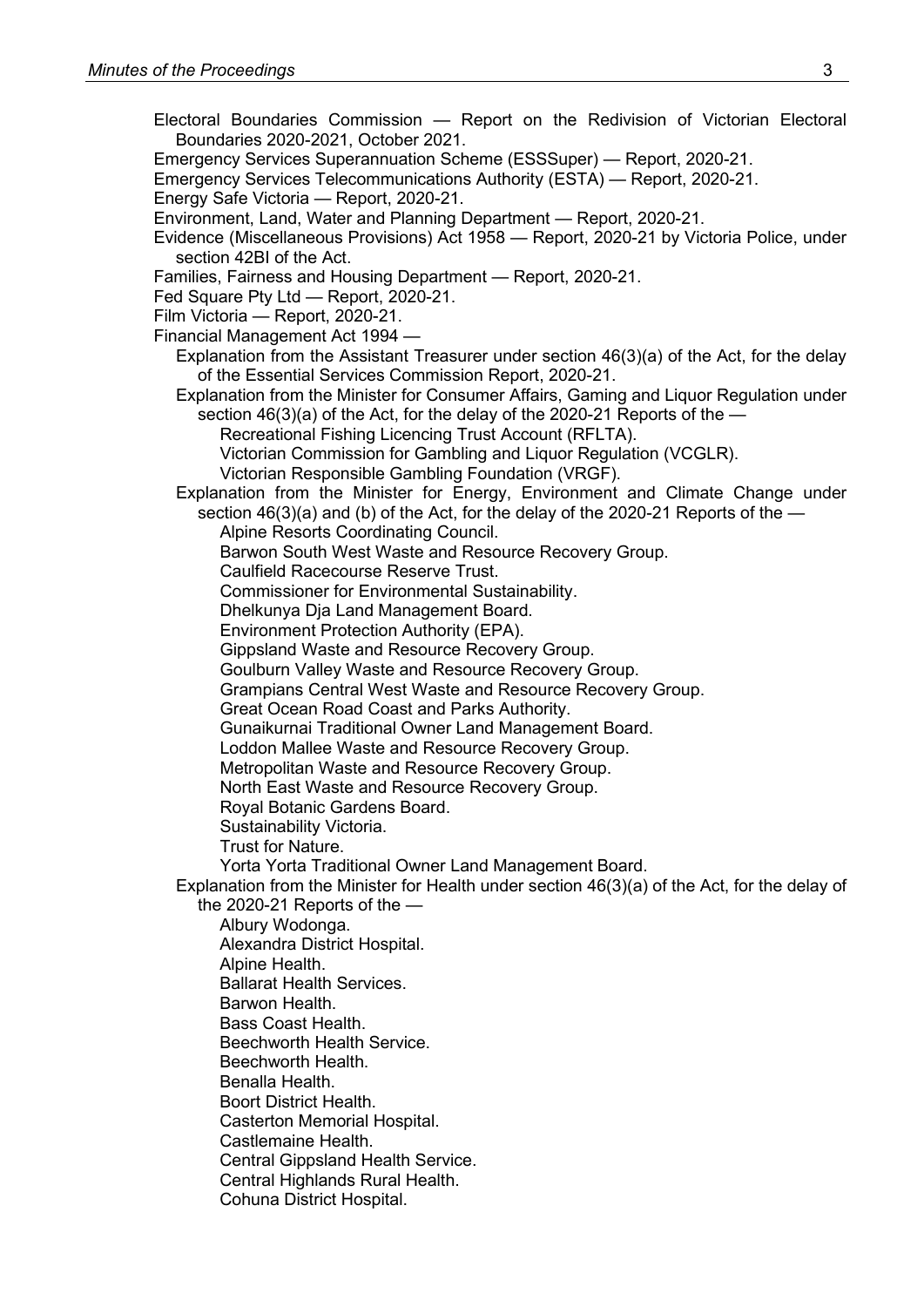Colac Area Health. Corryong Health. Djerriwarrh Health Services. East Grampians Health Service. East Wimmera Health Service. Goulburn Valley Health. Great Ocean Road Health. Heathcote Health Service. Hesse Rural Health Service. Heywood Rural Health. Inglewood and Districts Health Service. Kerang District Health. Kilmore District Health. Kyabram and District Health Services. Maldon Hospital. Mansfield District Hospital. Mildura Base Hospital. Mildura Cemetery Trust. Moyne Health Services. NCN Health (formerly Cobram, Nathalia & Numurkah and District Health Service). Northeast Health Wangaratta. Omeo District Health. Orbost Regional Health. Peninsula Health. Portland District Health. Radiation Advisory Committee. Rural Northwest Health. Seymour Health. South Gippsland Hospital. South West Healthcare. Stawell Regional Health. Swan Hill District Health. Tallangatta Health Service. Terang and Mortlake Health Service. Timboon and District Healthcare Service. Tweddle Child and Family Health Service. Victorian Assisted Reproductive Treatment Authority. Victorian Pharmacy Authority. West Gippsland Healthcare Group. West Wimmera Health Service. Western District Health Service. Wimmera Health Care Group. Yarram and District Health Service. Yarrawonga Health. Yea and District Memorial Hospital. Explanation from the Minister for Multicultural Affairs under section 46(3)(a) of the Act, for the delay of the Victorian Interpreting and Translating Service (VITS) Language Loop Report, 2020-21. Explanation from the Minister for Planning under section 46(3)(a) of the Act, for the delay of the 2020-21 Reports of the — Cladding Safety Victoria. Heritage Council of Victoria. Surveyors Registration Board of Victoria. Victorian Building Authority.

Victorian Planning Authority.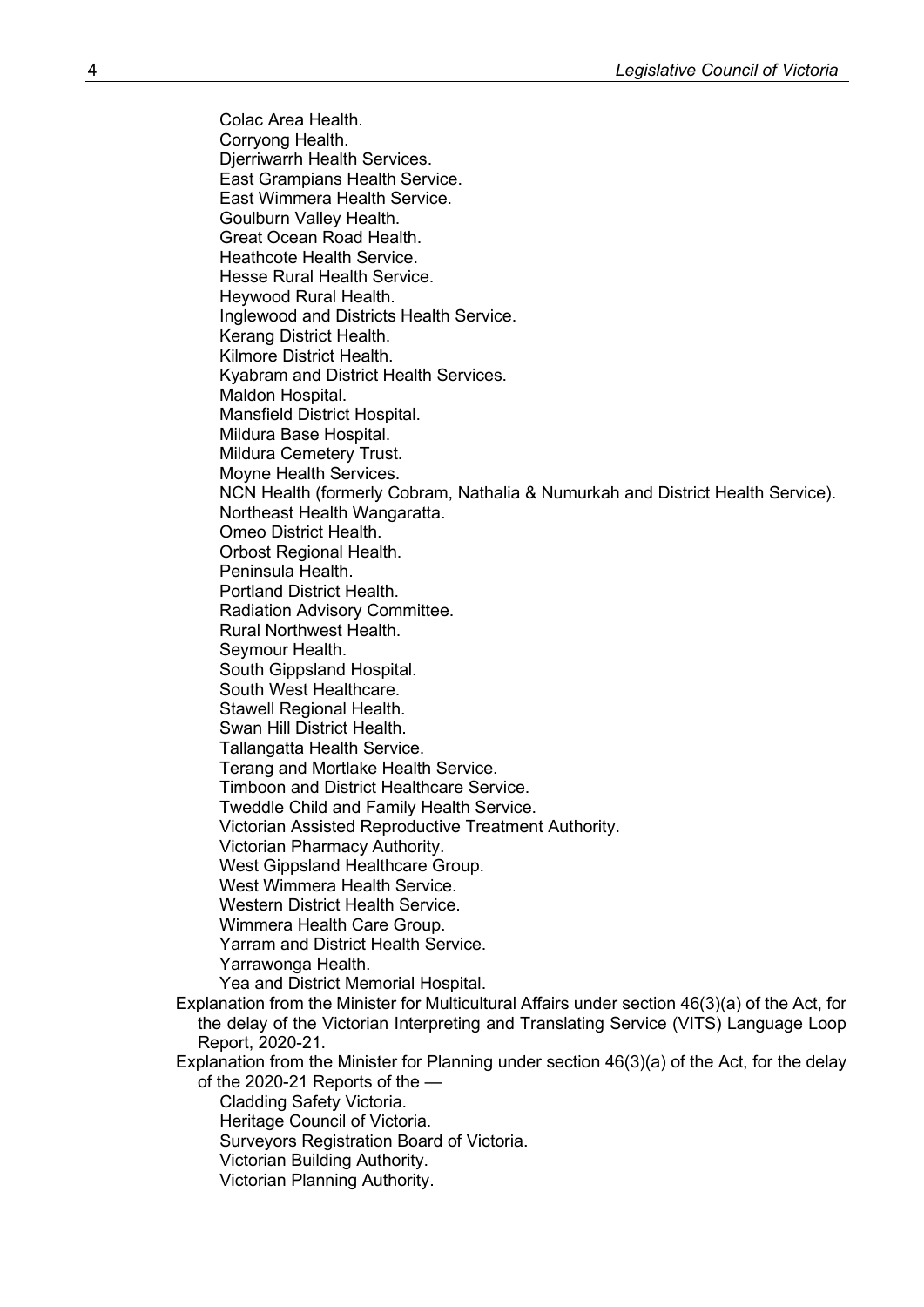Explanation from the Treasurer under section 46(3)(a) of the Act, for the delay of the Victorian Plantations Corporation (VPC) Report, 2020-21. Forensic Leave Panel — Report, 2020-21. Game Management Authority — Report, 2020-21. Geelong Cemeteries Trust — Report, 2020-21. Geelong Performing Arts Centre Trust — Report, 2020-21. Geoffrey Gardiner Dairy Foundation Limited — Report, 2020-21. Gippsland and Southern Rural Water Corporation — Report, 2020-21. Gippsland Southern Health Service — Report, 2020-21. Glenelg Hopkins Catchment Management Authority — Report, 2020-21. Goulburn Broken Catchment Management Authority — Report, 2020-21. Goulburn Valley Region Water Corporation — Report, 2020-21. Goulburn-Murray Rural Water Corporation — Report, 2020-21. Grampians Wimmera Mallee Water Corporation (GWM Water) — Report, 2020-21. Greater Metropolitan Cemeteries Trust — Report, 2020-21. Greyhound Racing Victoria — Report, 2020-21. Harness Racing Victoria — Report, 2020-21. Health Department — Report, 2020-21. Health Purchasing Victoria (HealthShare Victoria) — Report, 2020-21. Independent Broad-based Anti-corruption Commission — Report, 2020-21 *(Ordered to be published)*. Infrastructure Victoria — Report, 2020-21. Jobs, Precincts and Regions Department — Report, 2020-21. Justice and Community Safety Department — Report, 2020-21. Kardinia Park Stadium Trust — Report, 2020-21. Kooweerup Regional Health Service — Report, 2020-21. Labour Hire Licensing Authority — Report, 2020-21. Latrobe Regional Hospital — Report, 2020-21. Legal Practitioners' Liability Committee — Report, 2020-21. Legal Services Council and Commissioner for Uniform Legal Services Regulation — Report, 2020-21. Library Board of Victoria — Report, 2020-21. Lower Murray Urban and Rural Water Corporation — Report, 2020-21. Mallee Catchment Management Authority — Report, 2020-21. Mallee Track Health and Community Service — Report, 2020-21. Maryborough District Health Service — Report, 2020-21. Melbourne Convention and Exhibition Trust — Report, 2020-21. Melbourne Health (Royal Melbourne Hospital) — Report, 2020-21. Melbourne Market Authority — Report, 2020-21. Melbourne Port Lessor Pty Ltd — Report, 2020-21. Melbourne Recital Centre — Report, 2020-21. Melbourne Water Corporation — Report, 2020-21. Mental Health Complaints Commissioner — Report, 2020-21. Mental Health Tribunal — Report, 2020-21. Mercy Hospitals Victoria Ltd — Report, 2020-21. Mine Land Rehabilitation Authority — Report, 2020-21. Monash Health — Report, 2020-21. Murray Valley Winegrape Industry Development Committee — Minister's report of receipt of the 2020-21 report. Museums Board of Victoria — Report, 2020-21. National Gallery of Victoria (NGV) — Report, 2020-21. North Central Catchment Management Authority — Report, 2020-21. North East Catchment Management Authority — Report, 2020-21. North East Region Water Corporation — Report, 2020-21. Northern Health — Report, 2020-21. Office of Public Prosecutions — Report, 2020-21.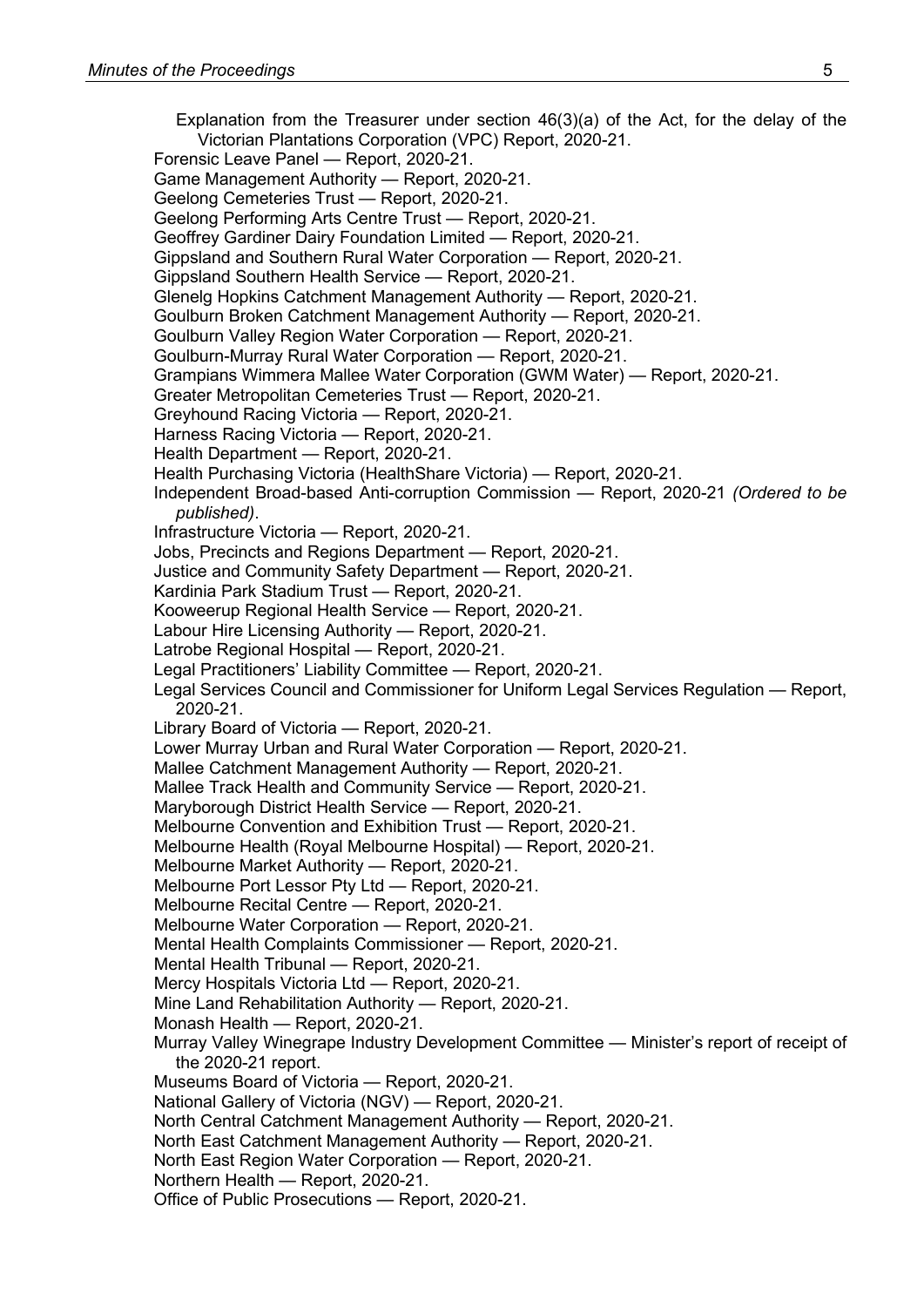Office of the National Rail Safety Regulator — Report, 2020-21. Ombudsman — Report, 2020-21 *(Ordered to be published)*. Parks Victoria — Report, 2020-21. Parliamentary Committees Act 2003 — Government response to the Public Accounts and Estimates Committee's Report on the 2020-21 Budget Estimates. Peter MacCallum Cancer Centre — Report, 2020-21. Phillip Island Nature Parks — Report, 2020-21. Phytogene Pty Ltd — Minister's report of receipt of the 2020-21 report. Police Registration and Services Board — Report, 2020-21. Port of Hastings Development Authority — Report, 2020-21. Port Phillip and Westernport Catchment Management Authority — Report, 2020-21. Portable Long Service Benefits Authority — Report, 2020-21. Post Sentence Authority — Report, 2020-21. Premier and Cabinet Department — Report, 2020-21. PrimeSafe — Report, 2020-21. Public Interest Monitor — Report, 2020-21. Queen Elizabeth Centre — Report, 2020-21. Queen Victoria Women's Centre Trust — Minister's report of receipt of the 2020-21 report. Racing Integrity Commissioner — Report, 2020-21. Regional Development Victoria — Report, 2020-21. Remembrance Parks Central Victoria — Report, 2020-21. Renewable Energy (Jobs and Investment) Act 2017 — Victorian Renewable Energy Target — Progress Report, 2020-21, under section 8 of the Act. Residential Tenancies Bond Authority — Report, 2020-21. Respect Victoria — Report, 2020-21. Robinvale District Health Services (RDHS) — Report, 2020-21. Rochester and Elmore District Health Service — Report, 2020-21. Rolling Stock (Victoria-VL) Pty Limited — Report, 2020-21. Rolling Stock (VL-1) Pty Limited — Report, 2020-21. Rolling Stock (VL-2) Pty Limited — Report, 2020-21. Rolling Stock (VL-3) Pty Limited — Report, 2020-21. Rolling Stock Holdings (Victoria) Pty Limited — Report, 2020-21. Royal Children's Hospital — Report, 2020-21. Royal Victorian Eye and Ear Hospital — Report, 2020-21. Royal Women's Hospital — Report, 2020-21. Sentencing Advisory Council — Report, 2020-21. Shrine of Remembrance Trustees — Report, 2020-21. South East Water Corporation — Report, 2020-21. South Gippsland Region Water Corporation — Report, 2020-21. Southern Metropolitan Cemeteries Trust — Report, 2020-21. St Vincent's Hospital (Melbourne) Limited — Report, 2020-21. State Electricity Commission of Victoria — Report, 2020-21. State Sport Centres Trust — Report, 2020-21. State Trustees Limited — Report, 2020-21. Subordinate Legislation Act 1994 — Documents under section 15 in respect of Statutory Rule No. 133. Surveillance Devices Act 1999 — Reports under section 30L of the Act for — 2020-21 by the Australian Criminal Intelligence Commission. 2019-20 by the Department of Environment, Land, Water and Planning. 2020-21 by the Game Management Authority. 2019-20 by Victoria Police. 2020-21 by Victoria Police. Surveyor-General — Report, 2020-21 on the administration of the Survey Co-ordination Act 1958. Transport Accident Commission (TAC) — Report, 2020-21. Transport Department — Report, 2020-21.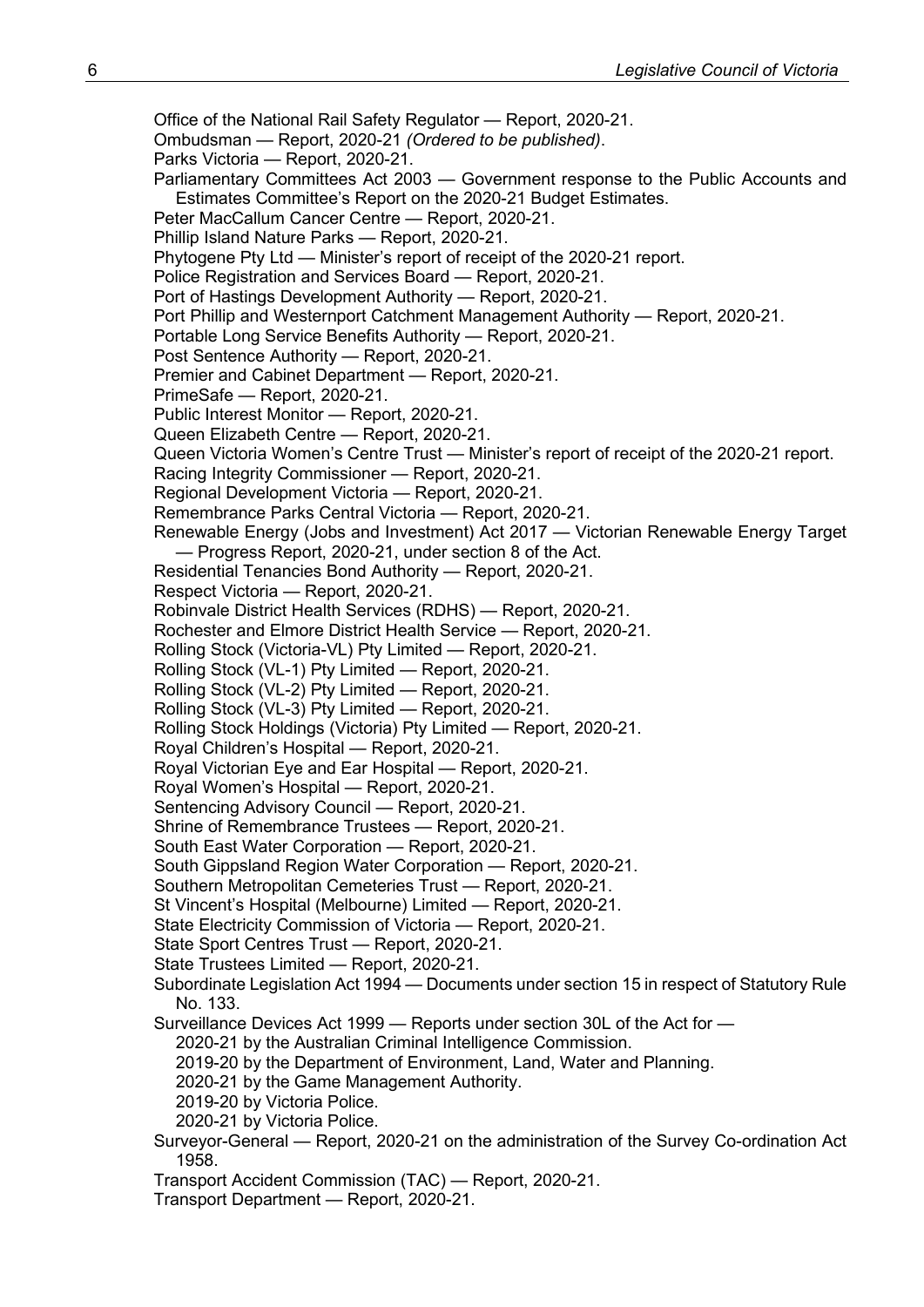Treasury and Finance Department — Report, 2020-21. Treasury Corporation of Victoria — Report, 2020-21. V/Line Corporation — Report, 2020-21. Veterinary Practitioners Registration Board of Victoria — Minister's report of receipt of the 2020-21 report. Victims of Crime Assistance Tribunal — Report, 2020-21. Victims of Crime Commissioner — Report, 2020-21. Victoria Police — Report, 2020-21. Victorian Arts Centre Trust — Report, 2020-21. Victorian Catchment Management Council — Report, 2020-21. Victorian Curriculum and Assessment Authority — Report, 2020-21. Victorian Disability Worker Commission and Disability Worker Registration Board of Victoria — Report, 2019-21. Victorian Electoral Commission — Report, 2020-21. Victorian Environmental Assessment Council — Report, 2020-21. Victorian Environmental Water Holder — Report, 2020-21. Victorian Fisheries Authority — Report, 2020-21. Victorian Funds Management Corporation — Report, 2020-21. Victorian Health Promotion Foundation (VicHealth) — Report, 2020-21. Victorian Inspectorate — Report, 2020-21. Victorian Institute of Forensic Medicine — Report, 2020-21. Victorian Institute of Teaching — Report, 2020-21. Victorian Legal Services Board and Legal Services Commissioner — Report, 2020-21 *(Ordered to be published).* Victorian Local Government Grants Commission — Allocation Report, year ended 31 August 2021. Victorian Managed Insurance Authority (VMIA) — Report, 2020-21. Victorian Marine and Coastal Council — Report, 2020-21. Victorian Ports Corporation (Melbourne) — Report, 2020-21. Victorian Public Sector Commission — Report, 2020-21. Victorian Rail Track (VicTrack) — Report, 2020-21. Victorian Regional Channels Authority — Report, 2020-21. Victorian Registration and Qualifications Authority — Report, 2020-21. Victorian Small Business Commission — Report, 2020-21 *(Ordered to be published)*. Victorian Strawberry Industry Development Committee — Minister's report of receipt of the 2020-21 report. Victorian Veterans Council — Report, 2020-21. Victorian WorkCover Authority (WorkSafe) — Report, 2020-21. Wannon Region Water Corporation — Report, 2020-21. West Gippsland Catchment Management Authority — Report, 2020-21. Western Health — Report, 2020-21. Western Region Water Corporation — Report, 2020-21. Westernport Region Water Corporation — Report, 2020-21. Wimmera Catchment Management Authority — Report, 2020-21. Witness Protection Act 1991 — Report, 2020-21 by Victoria Police, under section 20R. Yarra Valley Water Corporation — Report, 2020-21. Youth Parole Board — Report, 2020-21. Zoological Parks and Gardens Board — Report, 2020-21.

**5 SITTING OF THE COUNCIL** — Ms Symes moved, That the Council, at its rising, adjourn until Tuesday, 16 November 2021.

Question — put and agreed to.

**6 ENVIRONMENT AND PLANNING COMMITTEE MEMBERSHIP** — Mr Davis moved, by leave, That Mr Rich-Phillips be a participating member of the Standing Committee on the Environment and Planning.

Question — put and agreed to.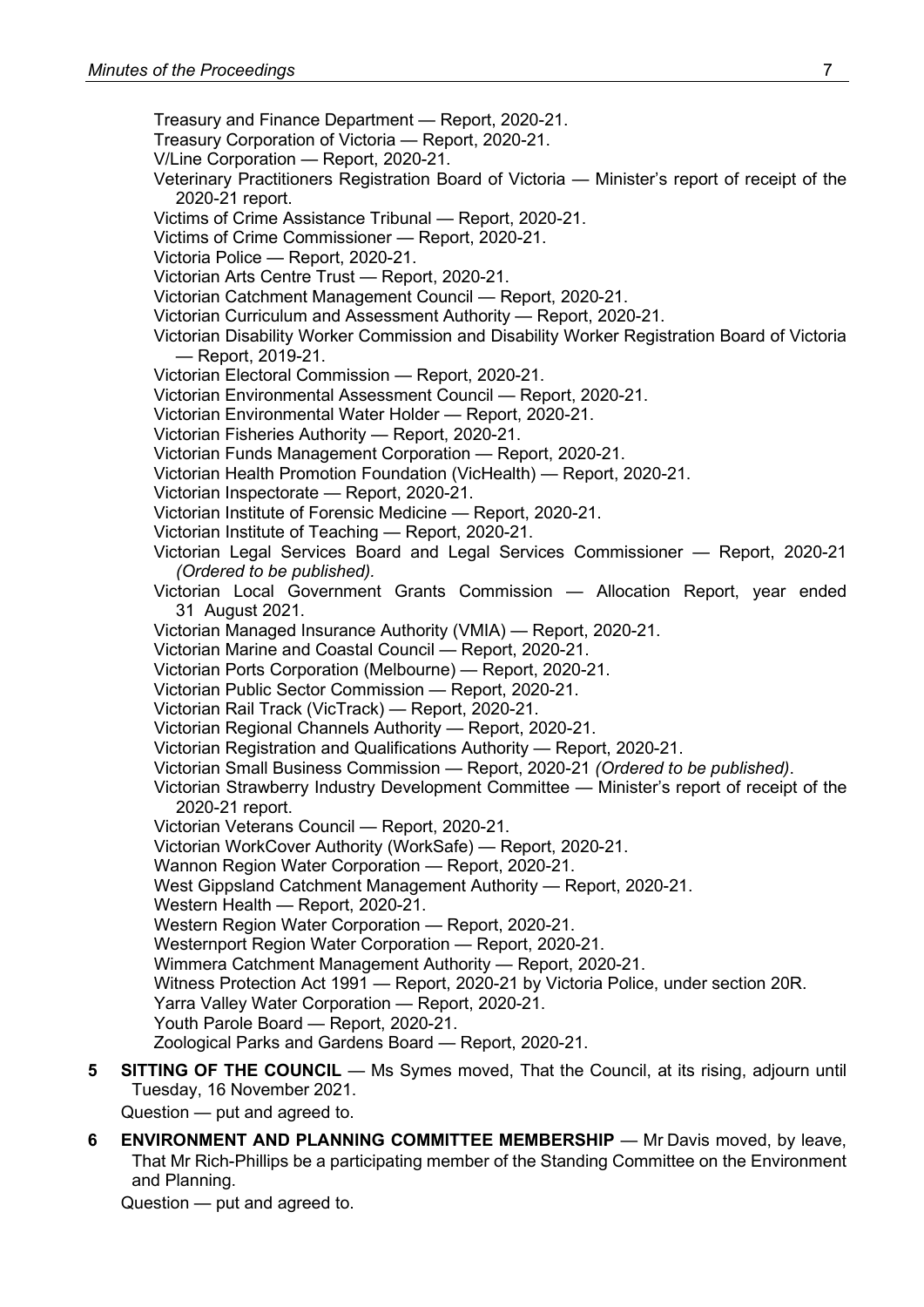- **7 MEMBERS' STATEMENTS** Statements were made by Members pursuant to Standing Order 5.13 and further statements were received from Members for incorporation in Hansard pursuant to an Order of the Council of 7 September 2021.
- **8 BUSINESS POSTPONED** Ordered That the consideration of Notices of Motion, Government Business, Nos. 665 to 668, be postponed until later this day.
- **9 TERRORISM (COMMUNITY PROTECTION) AMENDMENT BILL 2021** Debate resumed on the question, That the Bill be now read a second time.

Amendments proposed to be moved in Committee by Dr Ratnam and Ms Symes were circulated. Question — put and agreed to.

*The President having ruled that certain amendments proposed to be moved in Committee by Ms Symes were outside the scope of the Bill —*

Ms Symes moved, That Standing Orders be suspended to the extent necessary to allow the Committee to have the power to consider Amendments and New Clauses to amend the **Juries Act 2000** to provide that the Juries Commissioner may exempt a person or class of persons from selection to be summoned for jury service based on health, safety or welfare concerns.

Question — put and agreed to.

Bill committed to a Committee of the whole.

House in Committee.

*Business having been interrupted at 12.00 noon pursuant to Sessional Orders —*

**10 QUESTIONS AND MINISTERS' STATEMENTS** — Questions without notice were taken and Ministers' Statements were made pursuant to Sessional Order 13.

*\* \* \* \* \**

**QUESTIONS DIRECTED FOR WRITTEN RESPONSE** — The President directed written responses be provided to questions without notice pursuant to Standing Order 8.07 as follows:

- **Vaccination rates in City of Melbourne** substantive and supplementary questions asked by Dr Ratnam — response from Ms Symes due Monday, 1 November 2021.
- Worksafe consultant cost of training for telehandler use substantive question asked by Ms Bath — response from Ms Stitt due Friday, 29 October 2021.
- **Justice health contract** substantive and supplementary questions asked by Ms Patten — response from Ms Symes due Monday, 1 November 2021.
- **Fire services response time data** substantive question asked by Mr Davis response from Ms Symes due Friday, 29 October 2021.
- **COVID-19 rules applying to shooting clubs** substantive and supplementary questions asked by Mr Bourman — response from Ms Symes due Monday, 1 November 2021.
- **11 CONSTITUENCY QUESTIONS** Constituency questions were taken pursuant to Standing Order 8.08 and further questions were received from Members for incorporation in Hansard pursuant to an Order of the Council of 7 September 2021.

## **12 TERRORISM (COMMUNITY PROTECTION) AMENDMENT BILL 2021** — Bill further considered in Committee of the whole.

Bill reported with amendments, the Report was adopted.

Ms Symes moved, That the Bill be now read a third time.

Question — That the Bill be now read a third time and do pass — put.

The Council divided — The President in the Chair.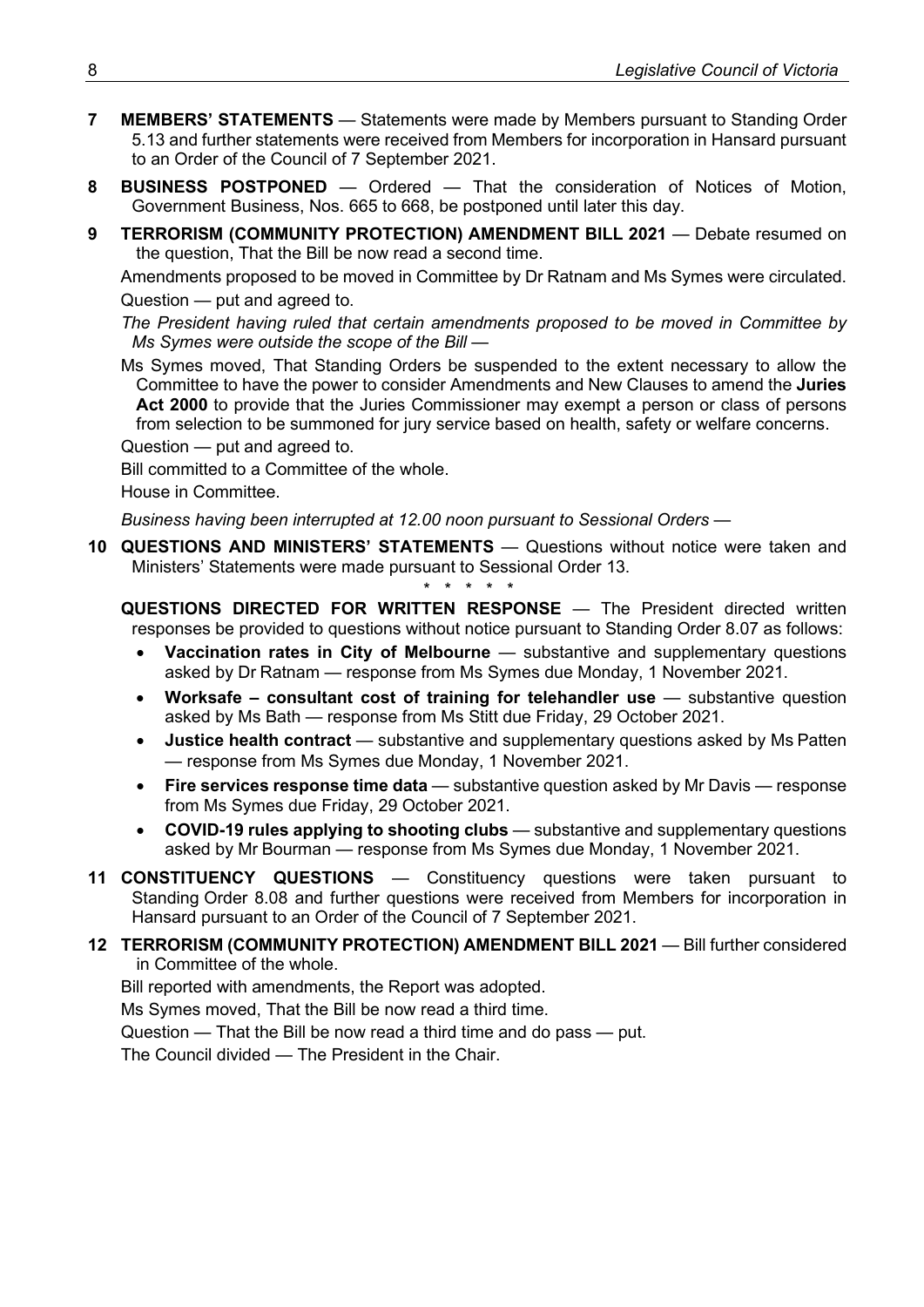#### AYES, 29

Mr Atkinson; Dr Bach; Mr Barton; Ms Bath; Mr Bourman; Ms Crozier; Mr Davis; Mr Elasmar; Mr Erdogan; Mr Finn; Mr Grimley; Dr Kieu; Mr Leane; Ms Lovell; Ms Maxwell; Mrs McArthur; Mr Meddick; Mr Melhem; Mr Ondarchie; Ms Pulford; Ms Shing; Ms Stitt; Ms Symes; Mr Tarlamis; Ms Taylor; Ms Terpstra; Ms Tierney; Ms Vaghela; Ms Watt.

*(Recorded by Clerks-at-the-Table, pursuant to an Order of the Council of 23 April 2020)* NOES, 4

Dr Cumming; Mr Hayes; Ms Patten; Dr Ratnam.

*(Recorded by Clerks-at-the-Table, pursuant to an Order of the Council of 23 April 2020)*

Question agreed to.

The following Members, who were not in the Chamber at the time of the division, registered their opinion on the question, pursuant to an Order of the Council of 15 September 2021:

NOES — Mr Limbrick; Mr Quilty.

Bill read a third time.

Bill returned to the Assembly with a Message informing them that the Council have agreed to the Bill with amendments and requesting their agreement.

**13 LIQUOR CONTROL REFORM AMENDMENT BILL 2021** — Debate resumed on the question, That the Bill be now read a second time.

Amendments proposed to be moved in Committee by Mr Grimley, Mr Meddick (co-sponsored by Mr Barton), Mr Ondarchie, Ms Patten and Dr Ratnam were circulated.

Question — put and agreed to.

Bill read a second time and committed to a Committee of the whole.

House in Committee.

*Business having been interrupted at 6.30 p.m. pursuant to Sessional Order 1 —*

On the motion of Ms Taylor, the meal break scheduled for this day, pursuant to Sessional Order 1, was altered from 60 minutes to 15 minutes.

*[Sitting suspended from 6.30 p.m. to 6.45 p.m.]*

Bill further considered in Committee of the whole.

Bill reported without amendment, the Report was adopted.

Mr Leane moved, That the Bill be now read a third time.

Question — That the Bill be now read a third time and do pass — put.

The Council divided — The President in the Chair.

#### AYES, 29

Mr Atkinson; Dr Bach; Ms Bath; Mr Bourman; Ms Crozier; Mr Davis; Mr Elasmar; Mr Erdogan; Mr Finn; Mr Grimley; Dr Kieu; Mr Leane; Ms Lovell; Ms Maxwell; Mrs McArthur; Mr Melhem; Mr O'Donohue; Ms Patten; Ms Pulford; Dr Ratnam; Ms Shing; Ms Stitt; Ms Symes; Mr Tarlamis; Ms Taylor; Ms Terpstra; Ms Tierney; Ms Vaghela; Ms Watt.

*(Recorded by Clerks-at-the-Table, pursuant to an Order of the Council of 23 April 2020)*

#### NOES, 4

Mr Barton; Dr Cumming; Mr Hayes; Mr Meddick.

*(Recorded by Clerks-at-the-Table, pursuant to an Order of the Council of 23 April 2020)* Question agreed to.

Bill read a third time.

Bill returned to the Assembly with a Message informing them that the Council have agreed to the Bill without amendment.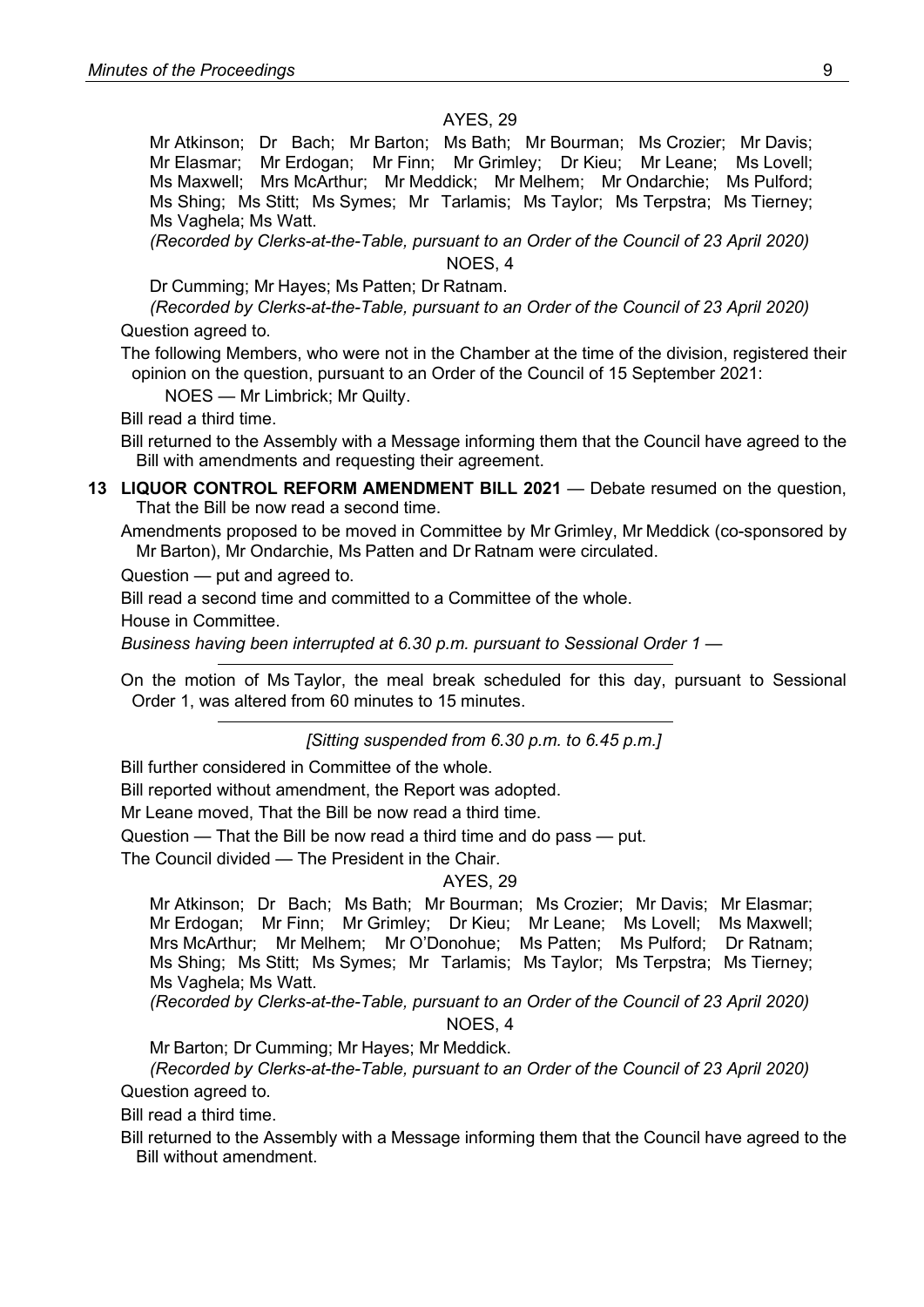### **14 PUBLIC HEALTH AND WELLBEING AMENDMENT (PANDEMIC MANAGEMENT) BILL 2021**

— The President read a Message from the Assembly presenting *A Bill for an Act to amend the Public Health and Wellbeing Act 2008 in relation to the effective management of pandemics and for other purposes* and requesting the agreement of the Council.

Ms Symes moved, That the Bill to be read a first time.

Question — That the Bill be now read a first time — put.

The Council divided — The President in the Chair.

AYES, 18

Mr Elasmar; Mr Erdogan; Dr Kieu; Mr Leane; Mr Meddick; Mr Melhem; Ms Patten; Ms Pulford; Dr Ratnam; Ms Shing; Ms Stitt; Ms Symes; Mr Tarlamis; Ms Taylor; Ms Terpstra; Ms Tierney; Ms Vaghela; Ms Watt.

*(Recorded by Clerks-at-the-Table, pursuant to an Order of the Council of 23 April 2020)*

NOES, 15

Mr Atkinson; Dr Bach; Mr Barton; Ms Bath; Mr Bourman; Ms Crozier; Dr Cumming; Mr Davis; Mr Finn; Mr Grimley; Mr Hayes; Ms Lovell; Ms Maxwell; Mrs McArthur; Mr Ondarchie.

*(Recorded by Clerks-at-the-Table, pursuant to an Order of the Council of 23 April 2020)* Question agreed to.

Bill to be read a second time on the next day of meeting.

**15 WINDFALL GAINS TAX AND STATE TAXATION AND OTHER ACTS FURTHER AMENDMENT BILL 2021** — The President read a Message from the Assembly presenting *A Bill for an Act to impose a windfall gains tax on the increase in the value of land resulting from a rezoning and amend the Duties Act 2000, the Essential Services Commission Act 2001, the Gambling Regulation Act 2003, the Land Tax Act 2005, the State Taxation and Mental Health Acts Amendment Act 2021, the Taxation Administration Act 1997, the Valuation of Land Act 1960, the Water Act 1989 and the Water Industry Act 1994 and for other purposes* and requesting the agreement of the Council.

On the motion of Ms Symes, the Bill was read a first time and, by leave, ordered to be read a second time forthwith.

- Ms Symes laid on the Table the statement of compatibility as required by the *Charter of Human Rights and Responsibilities Act 2006*.
- On the motion of Ms Symes, the second reading speech (except for the statement under section 85(5) of the *Constitution Act 1975*) was incorporated into Hansard.
- Ms Symes made a statement pursuant to section 85(5) of the *Constitution Act 1975* on the reasons for altering or varying this section.

Ms Symes moved, That the Bill be now read a second time.

On the motion of Mr Ondarchie (for Mr Davis), the debate was adjourned for two weeks.

- **16 SEX WORK DECRIMINALISATION BILL 2021** The President read a Message from the Assembly presenting *A Bill for an Act to decriminalise sex work, to repeal the Sex Work Act 1994, to provide for a new protected attribute in the Equal Opportunity Act 2010, to make consequential and related amendments to other Acts and for other purposes* and requesting the agreement of the Council.
	- On the motion of Ms Symes, the Bill was read a first time and, by leave, ordered to be read a second time forthwith.
	- Ms Symes laid on the Table the statement of compatibility as required by the *Charter of Human Rights and Responsibilities Act 2006*.

On the motion of Ms Symes, the second reading speech was incorporated into Hansard.

Ms Symes moved, That the Bill be now read a second time.

On the motion of Mr Ondarchie, the debate was adjourned for one week.